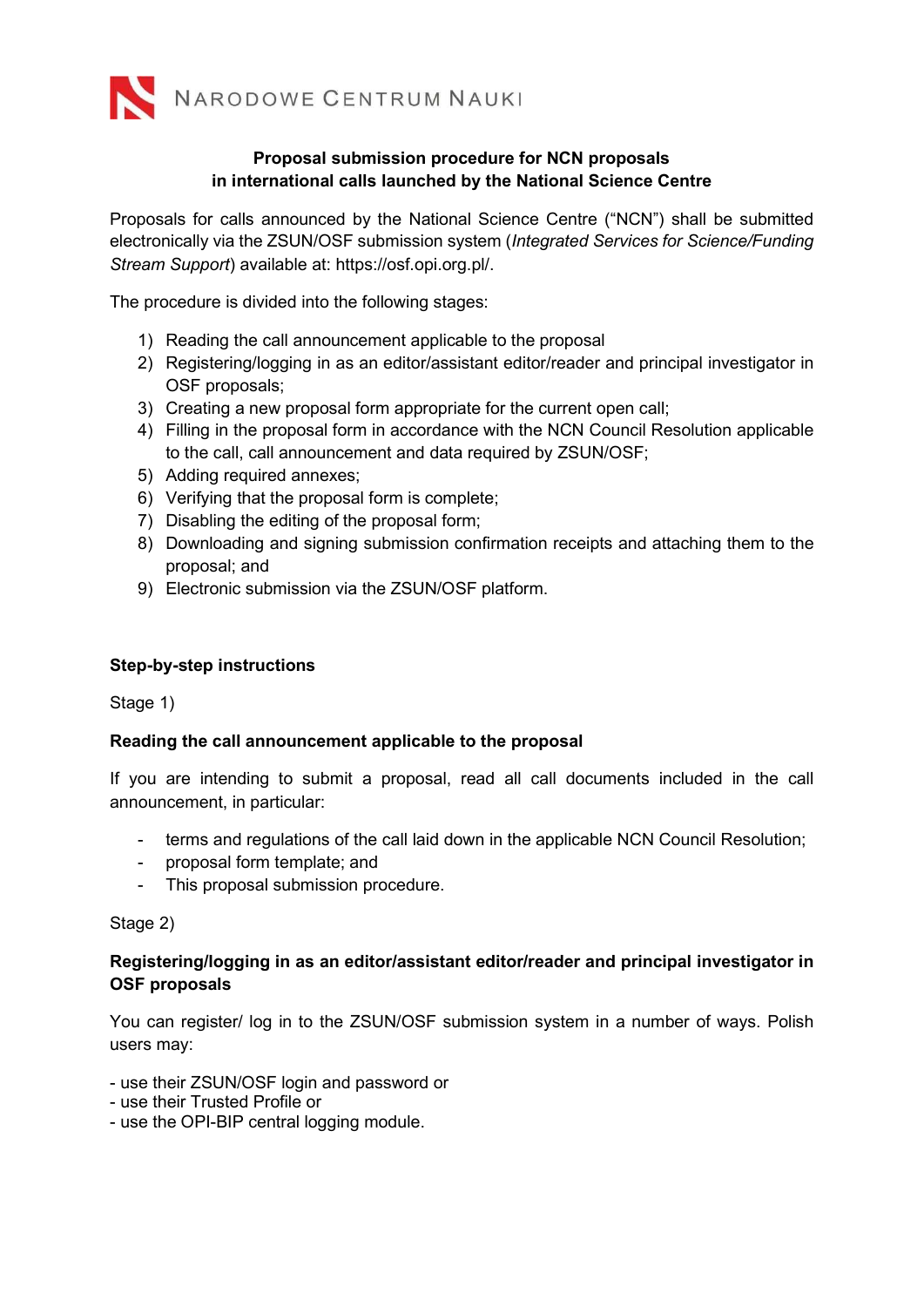

Foreign users may log in to the system using their ZSUN/OSF login and password.

The most up-to-date forms of logging in to the system can be found out at https://osf.opi.org.pl.

Once you have chosen the way to log in to the system, follow the messages that will pop up.

## Instructions to register /log in with the ZSUN/OSF login and password:

You can log in to the ZSUN/OSF system with your login and password.

If you do not have a proposal editor account in the ZSUN/OSF submission system, you must first register at https://osf.opi.org.pl/, using the Zarejestruj się jako redaktor wniosków [For Proposal Editors only: create an account] button. To be able to set up an account, you need to have an active e-mail address: this is where your activation link will be sent. If you provide false or incorrect address, the system will not be able to activate your account.

If you have forgotten your password, you can generate a new one by pressing the Pobierz login i hasło [Get Login and Password] link, submitting the e-mail address associated with the account and clicking Potwierdź [Confirm]. A message will be sent to the address provided, asking you to whether you wish to receive a new password.

Should you experience any technical issues with your ZSUN/OSF account, please contact the OPI technical support team by phone: +48 (22) 351 71 01, +48 (22) 351 71 04, +48 (22) 351- 70-89 or via an online contact form available at https://osf.opi.org.pl/app/adm/start.do

Choose your status:

Individuals who enjoy more than one type of permission in the system need to choose the following option:

chcę się zalogować z uprawnieniami redaktora/redaktora pomocniczego/czytelnika ORAZ kierownika projektów we wnioskach OSF [I Want to Log in as an Editor/Assistant Editor/Reader AND Principal Investigator in OSF Proposals].

Stage 3)

### Creating and filling in a new proposal form appropriate for the current open call

In order to submit a proposal in an NCN call, pick Nowy wniosek [New Proposal] from the lefthand side menu and choose the Narodowe Centrum Nauki [National Science Centre] tab to see a table with a list of current open NCN calls.

PLEASE NOTE! Once you have logged in as a proposal editor and you have new, but not submitted, NCN proposals that you saved in prior call editions, the system will show you a list of all drafts in progress. Do not fill in forms created in the calls that are already closed.

Stage 4)

Filling in the proposal form in accordance with the NCN Council Resolution applicable to the call, call announcement and data required by ZSUN/OSF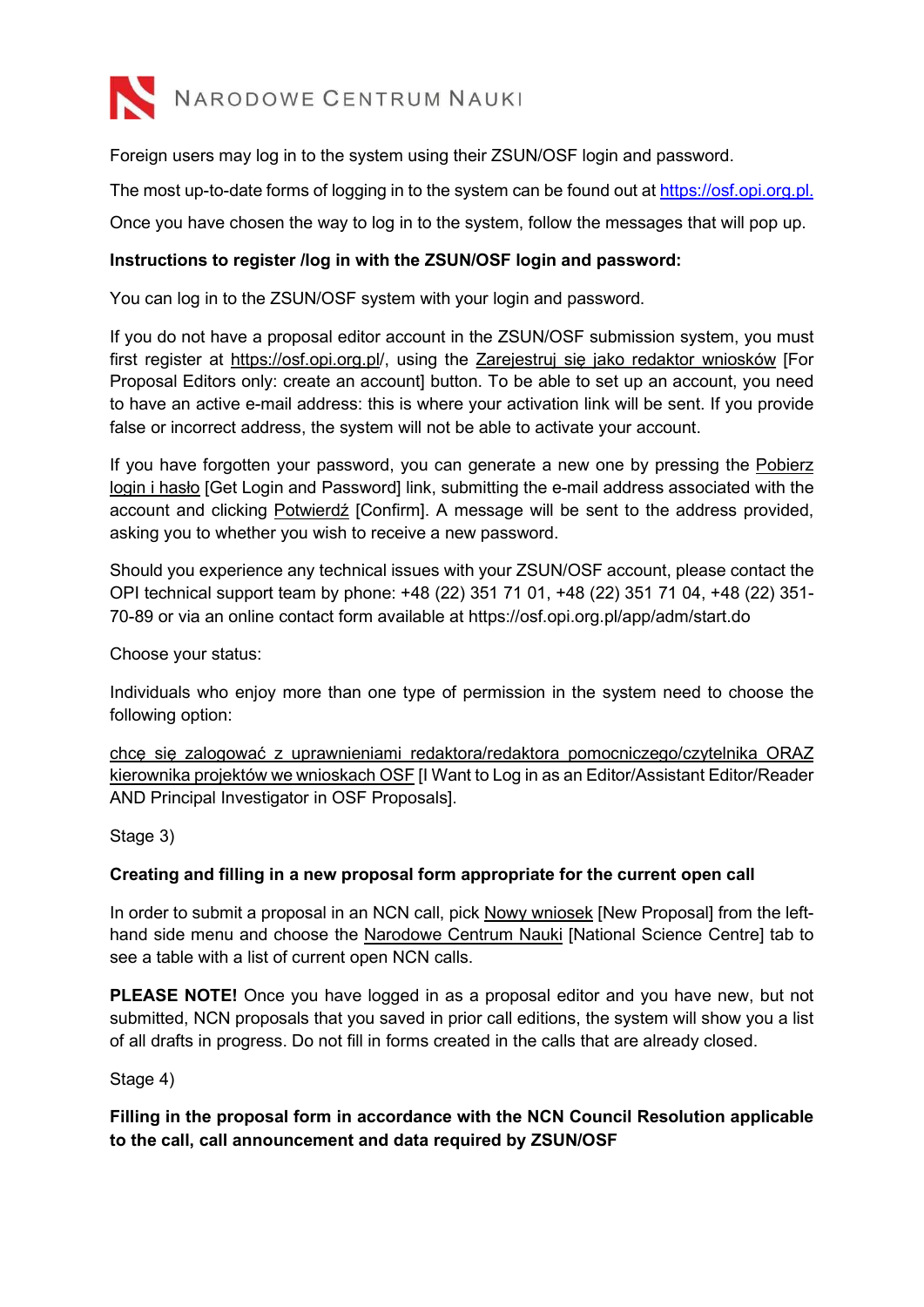

Proposal forms must be filled in with information specified in the NCN Council Resolution applicable to the call, call announcement and proposal form in the ZSUN/OSF submission system.

To open new windows in the ZSUN/OSF submission system, click the Edytuj [Edit] button. Each piece of information needs to be saved individually through the Zapisz [Save] button.

The system will send an alert if you forget to fill out a mandatory field or fill it out with an incorrect value. However, it will not notify you if you omit any fields that are optional.

Please pay attention to the language in which a given piece of information should be introduced to ZSUN/OSF. If you choose the wrong language, it will not be possible to submit the proposal for merit-based evaluation.

You can edit data in individual tabs, change annexes or delete your proposal (Usuń wniosek [Delete Proposal] button) until you disable the editing of the proposal.

Stage 5)

### Adding required documents

All required documents must be added as PDF files – this is the only accepted format. The maximum file size is 10 MB. To add files, please click the Dodaj plik [Add file] button.

Some of the attached documents:

- − do not need to be signed,
- − require a qualified electronic signature in the PAdES format,
- − can be signed either manually or electronically.

If you sign a document manually, please attach a scan under Skan dokumentu: Dodaj plik [Document scan: Add file]. Keep the original until the end date of the proposal review process, or, should the proposal qualify for funding, until the date of signing of the funding agreement

Documents signed electronically must contain an advanced electronic signature or a qualified electronic signature in accordance with the Regulation (EU) No 910/2014 of the European Parliament and of the Council of 23 July 2014 on electronic identification and trust services for electronic transactions in the internal market and repealing Directive 1999/93/EC (hereinafter referred to as: "the eIDAS Regulation").

Upon the request of the NCN, the applicant may need to demonstrate that his/her electronic signature conforms to the requirements of the eIDAS Regulation.

### PDF is the only format accepted in the ZSUN/OSF system. For this reason, electronic signatures must be submitted in the PAdES format.

If the document is signed electronically, please submit it here: Plik podpisany elektronicznie: Dodaj plik [Electronically signed file: Add file].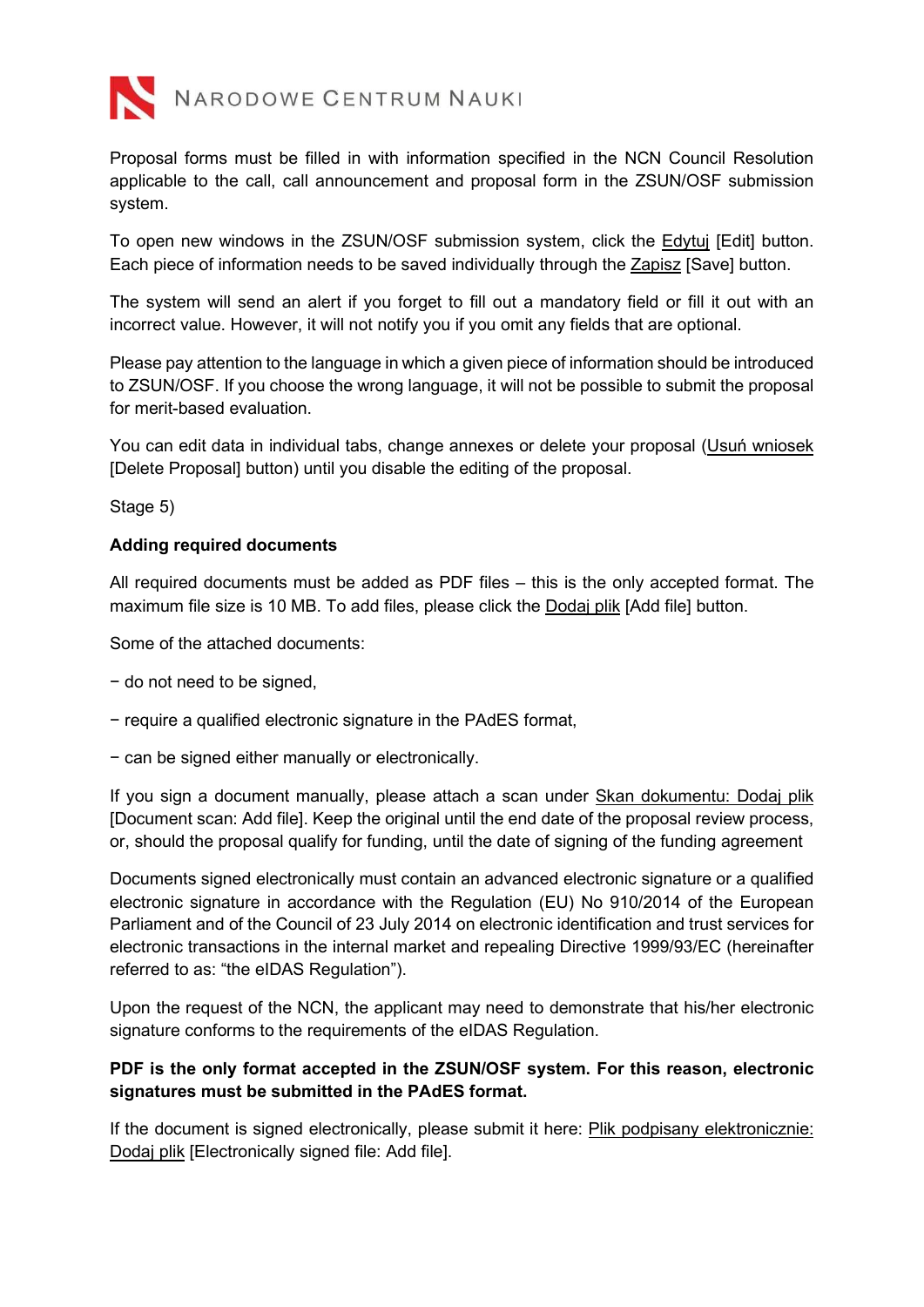

Information on all the required signatures and formats can be found in the corresponding sections of the proposal form.

Stage 6)

### Verifying that the proposal form is complete

To be accepted, the proposal must be complete and meet all the requirements specified in the call.

You can check whether your form is complete by clicking the Sprawdź kompletność [Verify Completeness] button; once you press the Przejdź do sekcji [Go to Section] button, you will be redirected to the section that contains incomplete data.

Automatic verification may be helpful, but the Applicant is still required to make sure that:

- all the required sections and fields have been filled in correctly;
- all the required annexes have been added;
- the required information have been prepared in the required language and added in the correct places.

The functionality of the system does not verify whether optional fields have been filled out.

### Automatic verification does not exempt the Applicant from ultimate responsibility for the content of individual tabs.

Stage 7)

### Disabling the editing of the proposal form

Once you have filled in the proposal form and verified that it is complete, you can disable any further editing by clicking the Zablokuj do NCN [Disable to NCN] button.

When editing is disabled, a new tab will show up in the left-hand side menu: Wysyłka elektroniczna [Electronic Submission].

Stage 8)

### Downloading, signing and attaching submission confirmation receipts

When you click the Wysyłka elektroniczna [Electronic Submission] tab, a message will pop up to inform you that the final version of the proposal is ready for electronic submission to the National Science Centre.

The proposal has not yet been marked as Wysłany [Sent] and is not available to NCN staff. At this stage, it can still be enabled by the editor through the Powrót do edycji [Return to Editing] button, so that corrections can still be introduced.

At this stage, remember to download:

- submission confirmation receipt from the principal investigator (PI); and
- a submission confirmation receipt from the host institution.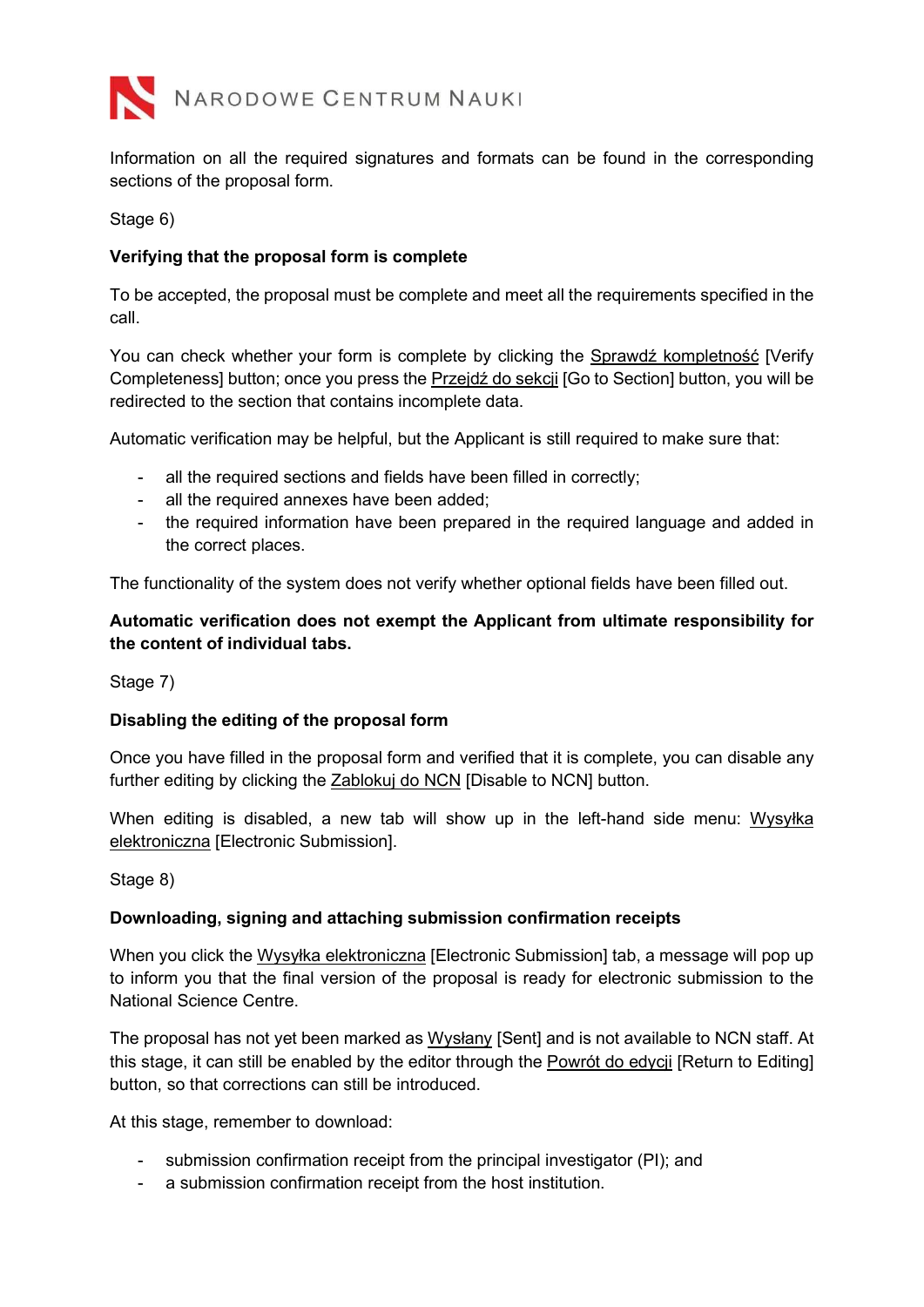

These should be signed and attached to the proposal.

Files with confirmation receipts can be previewed or deleted so that other files may be attached. If you return to the editing stage once a file has been submitted with a confirmation receipt, the file will be deleted from the proposal form. Once you block the editing of the proposal again, you need to download the confirmation receipts, sign and attach them once more.

Submission confirmation receipts can be signed either manually or electronically.

If the document is signed by hand, its scan should be added to the proposal in the section entitled: Dodaj skan potwierdzenia [Add Receipt Scan]. Keep the original until the end date of the proposal review process, or, should the proposal qualify for funding, until the date of signing of the funding agreement.

Submission confirmation receipts signed electronically must contain an advanced electronic signature or a qualified electronic signature in accordance with the eIDAS Regulation.

Upon the request of the NCN, the applicant may need to demonstrate that his/her electronic signature conforms to the requirements of the eIDAS Regulation.

# PDF is the only format accepted in the ZSUN/OSF system. For this reason, electronic signatures must be submitted in the PAdES format.

If the confirmation receipt is signed electronically, please add it here: Dodaj potwierdzenie podpisane elektronicznie [Add an electronically signed confirmation receipt].

If the principal investigator's (PI) confirmation receipt is signed by a person other than the principal investigator (PI), an authorization to represent the PI shall be attached in this section. The authorization may be attached as an electronic document or a scan of a document that was signed manually. If the host institution's confirmation receipt is signed by a person other than the director of the institution in question, an authorization to represent the institution shall be attached in this section. The authorization may be attached as an electronic document or a scan of a document that was signed manually.

The confirmation receipts of the principal investigator (PI) and the host institution downloaded from the ZSUN/OSF system bear an OPI PIB electronic seal. The seal is used to guarantee the integrity of the data in the document (it makes it possible to verify whether the data has been changed, added or deleted in an unauthorized way). The OPI PIB seal confirms that the data originates from the ZSUN/OSF system.

Once you attach electronically signed files to the proposal, the system will verify whether the documents correspond to the proposal in question and its final version, and whether it contains an OPI seal and an electronic signature. The system does not verify the validity of certificates for electronically signed files. PAdES is the only accepted electronic signature format.

### The verification process can produce the following outcome:

1. document scan: